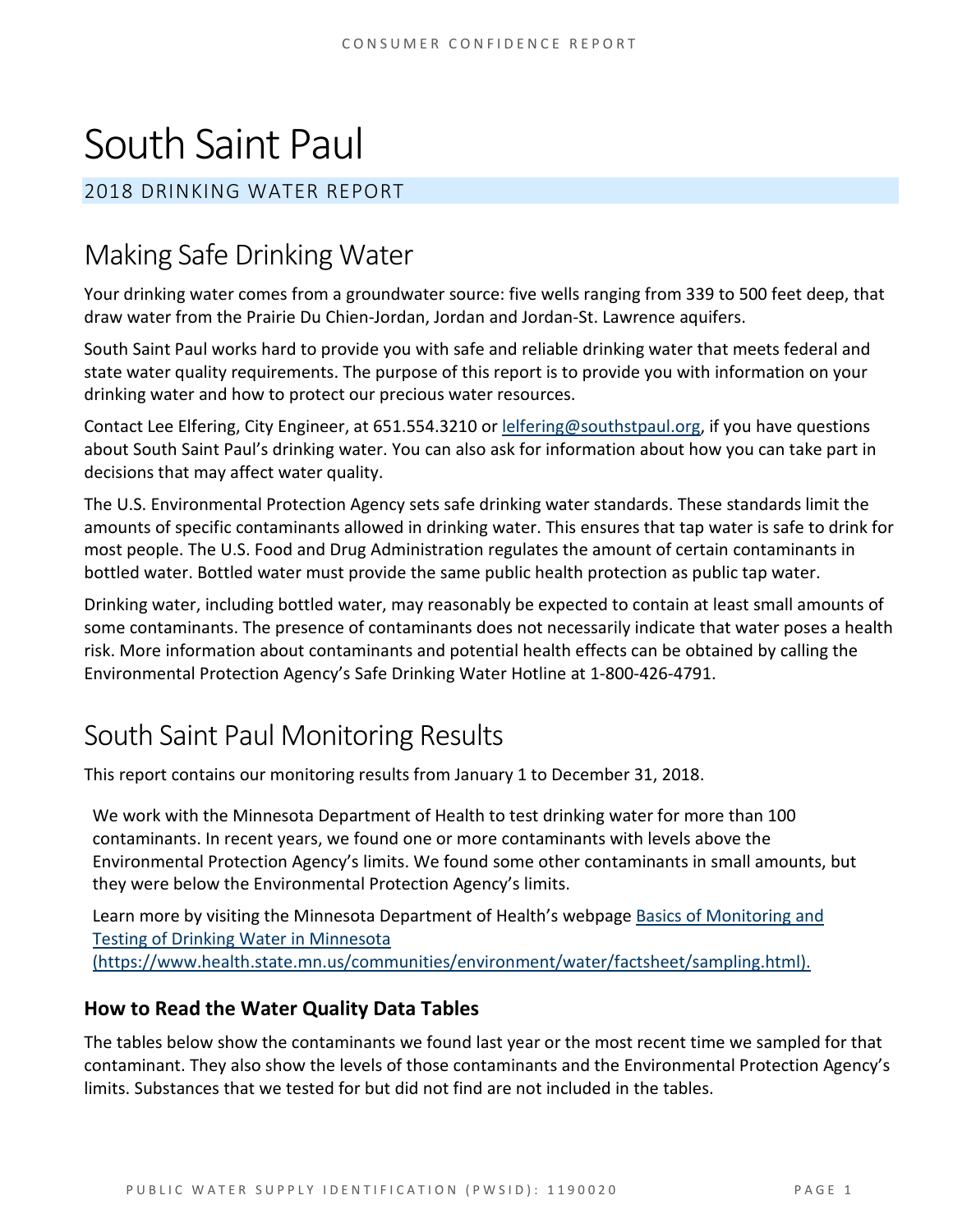We sample for some contaminants less than once a year because their levels in water are not expected to change from year to year. If we found any of these contaminants the last time we sampled for them, we included them in the tables below with the detection date.

We may have done additional monitoring for contaminants that are not included in the Safe Drinking Water Act. To request a copy of these results, call the Minnesota Department of Health at 651-201-4700 or 1-800-818-9318 between 8:00 a.m. and 4:30 p.m., Monday through Friday.

#### **Definitions**

- **AL (Action Level):** The concentration of a contaminant which, if exceeded, triggers treatment or other requirements which a water system must follow.
- **EPA:** Environmental Protection Agency
- **MCL (Maximum contaminant level)**: The highest level of a contaminant that is allowed in drinking water. MCLs are set as close to the MCLGs as feasible using the best available treatment technology.
- **MCLG (Maximum contaminant level goal)**: The level of a contaminant in drinking water below which there is no known or expected risk to health. MCLGs allow for a margin of safety.
- **Level 1 Assessment:** A Level 1 assessment is a study of the water system to identify potential problems and determine (if possible) why total coliform bacteria have been found in our water system.
- **Level 2 Assessment**: A Level 2 assessment is a very detailed study of the water system to identify potential problems and determine (if possible) why an E. coli MCL violation has occurred and/or why total coliform bacteria have been found in our water system on multiple occasions.
- **MRDL (Maximum residual disinfectant level):** The highest level of a disinfectant allowed in drinking water. There is convincing evidence that addition of a disinfectant is necessary for control of microbial contaminants.
- **MRDLG (Maximum residual disinfectant level goal)**: The level of a drinking water disinfectant below which there is no known or expected risk to health. MRDLGs do not reflect the benefits of the use of disinfectants to control microbial contaminants.
- **NA (Not applicable)**: Does not apply.
- **NTU (Nephelometric Turbidity Units)**: A measure of the cloudiness of the water (turbidity).
- **pCi/l (picocuries per liter)**: A measure of radioactivity.
- **ppb (parts per billion)**: One part per billion in water is like one drop in one billion drops of water, or about one drop in a swimming pool. ppb is the same as micrograms per liter ( $\mu$ g/l).
- **ppm (parts per million)**: One part per million is like one drop in one million drops of water, or about one cup in a swimming pool. ppm is the same as milligrams per liter (mg/l).
- **PWSID:** Public water system identification.
- **TT (Treatment Technique):** A required process intended to reduce the level of a contaminant in drinking water.
- **Variances and Exemptions**: State or EPA permission not to meet an MCL or a treatment technique under certain conditions.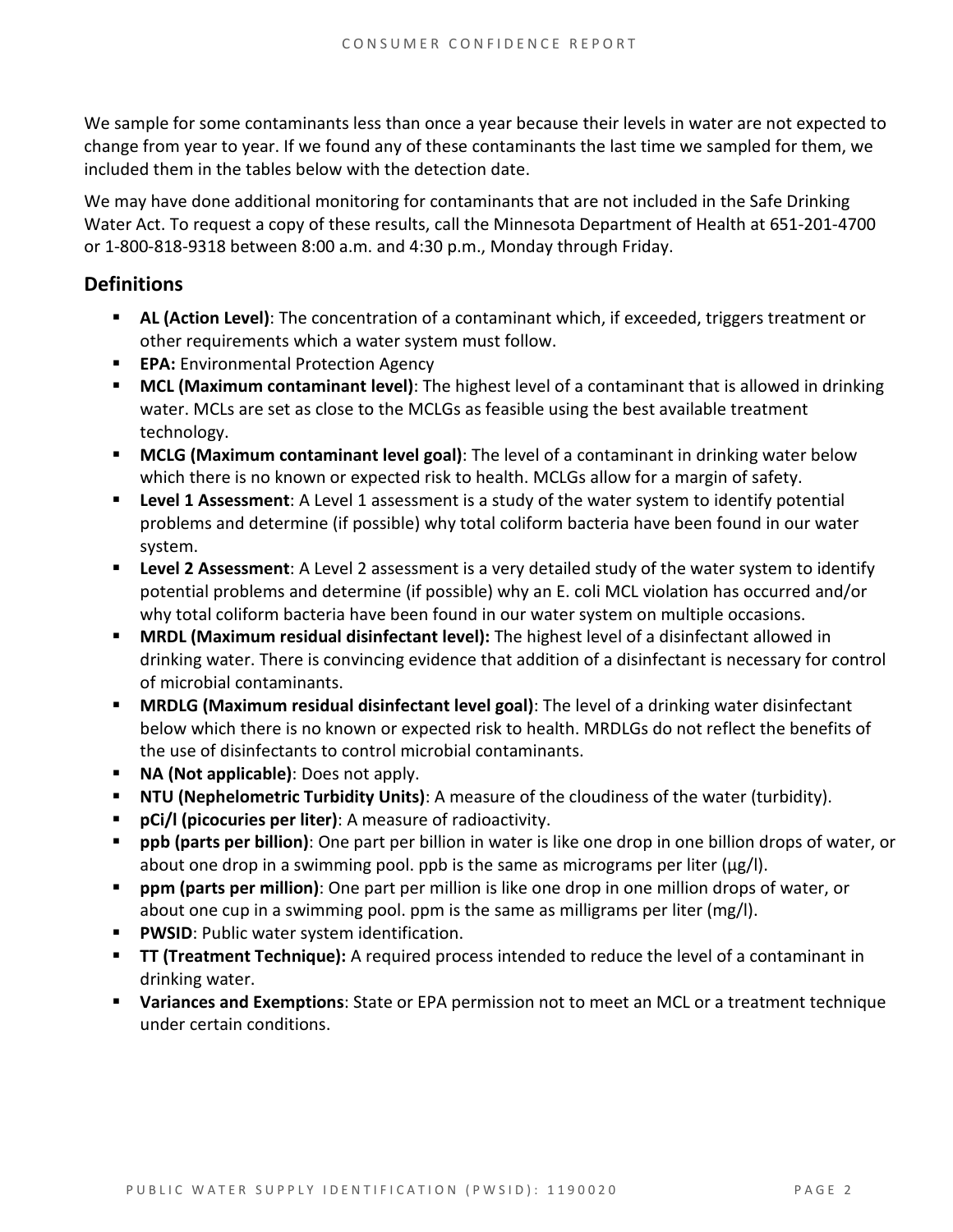### **Monitoring Results – Regulated Substances**

| LEAD AND COPPER - Tested at customer taps.                   |                                              |                                  |                                                   |                                                                             |                  |                                        |
|--------------------------------------------------------------|----------------------------------------------|----------------------------------|---------------------------------------------------|-----------------------------------------------------------------------------|------------------|----------------------------------------|
| <b>Contaminant</b><br>(Date, if sampled<br>in previous year) | EPA's<br><b>Action</b><br>Level              | EPA's<br>Ideal<br>Goal<br>(MCLG) | 90% of<br><b>Results Were</b><br><b>Less Than</b> | <b>Number</b><br><b>of</b><br><b>Homes</b><br>with<br>High<br><b>Levels</b> | <b>Violation</b> | <b>Typical Sources</b>                 |
| Copper<br>(09/27/16)                                         | 90% of<br>homes<br>less<br>than $1.3$<br>ppm | 0 ppm                            | $0.2$ ppm                                         | 0 out of<br>30                                                              | NO               | Corrosion of<br>household<br>plumbing. |
| Lead (09/27/16)                                              | 90% of<br>homes<br>less<br>than 15<br>ppb    | 0 ppb                            | $2.6$ ppb                                         | 0 out of<br>30                                                              | NO               | Corrosion of<br>household<br>plumbing. |

| <b>BACTERIA - Tested in the distribution system.</b> |                                  |                                      |                                                  |                                                                         |                  |                                            |  |
|------------------------------------------------------|----------------------------------|--------------------------------------|--------------------------------------------------|-------------------------------------------------------------------------|------------------|--------------------------------------------|--|
| Contaminant                                          | EPA's<br>Limit<br>(MCL)          | EPA's<br><b>Ideal Goal</b><br>(MCLG) | Number of<br><b>Test Results</b><br>with E. coli | Number of<br><b>Treatment</b><br><b>Technique</b><br><b>Exceedances</b> | <b>Violation</b> | <b>Typical</b><br><b>Sources</b>           |  |
| E. coli                                              | <b>One</b><br>positive<br>sample | 0                                    | 1                                                | 1                                                                       | <b>YES</b>       | Human and<br>animal fecal<br>waste.        |  |
| <b>Total coliform</b><br>bacteria                    | TT                               | N/A                                  | N/A                                              | 1                                                                       | NO.              | Naturally<br>present in the<br>environment |  |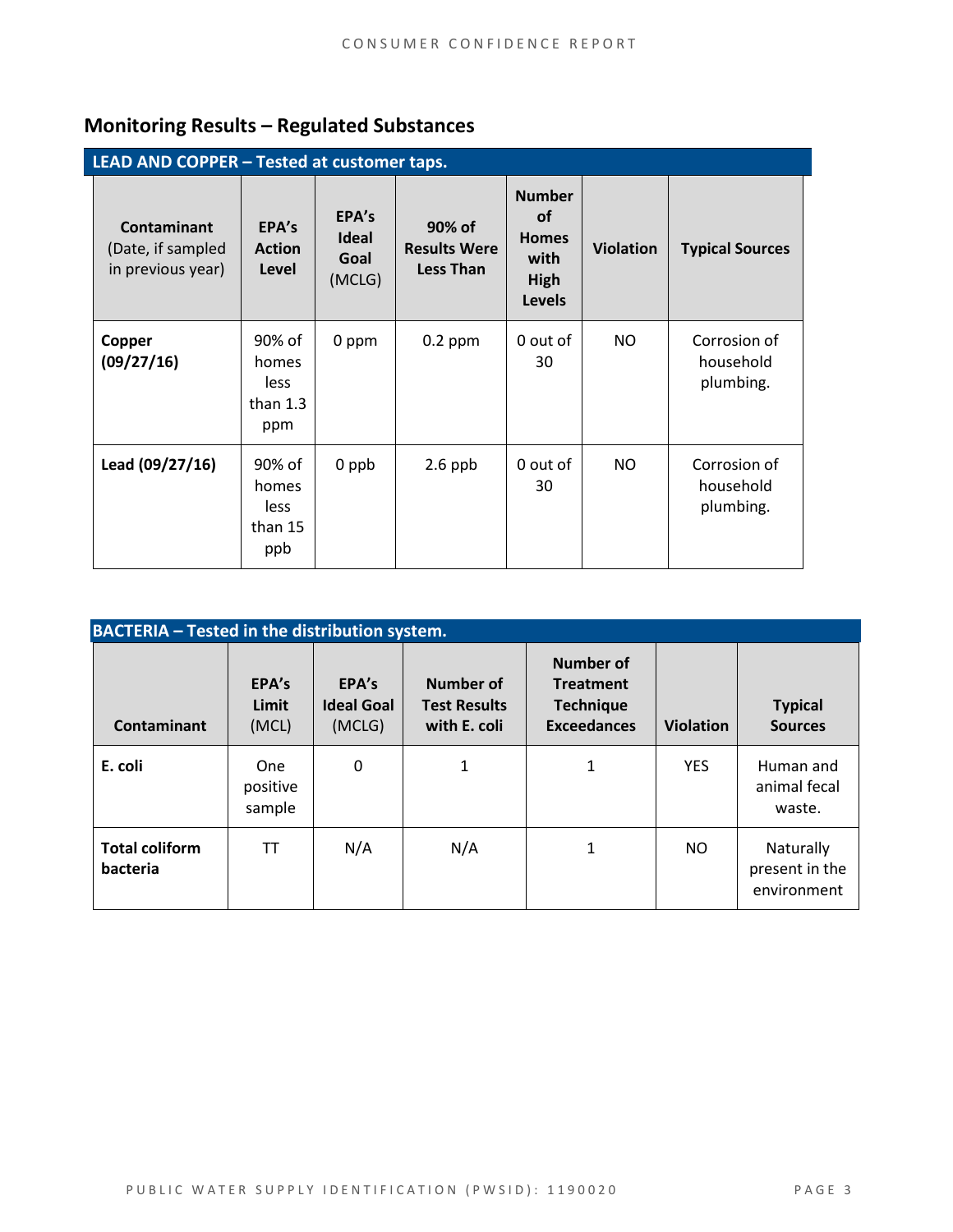| <b>INORGANIC &amp; ORGANIC CONTAMINANTS - Tested in drinking water.</b> |                         |                                  |                                                                             |                                                                     |                  |                                                                                                                          |
|-------------------------------------------------------------------------|-------------------------|----------------------------------|-----------------------------------------------------------------------------|---------------------------------------------------------------------|------------------|--------------------------------------------------------------------------------------------------------------------------|
| <b>Contaminant</b> (Date, if<br>sampled in previous<br>year)            | EPA's<br>Limit<br>(MCL) | EPA's<br>Ideal<br>Goal<br>(MCLG) | <b>Highest</b><br>Average or<br><b>Highest Single</b><br><b>Test Result</b> | <b>Range of</b><br><b>Detected</b><br><b>Test</b><br><b>Results</b> | <b>Violation</b> | <b>Typical</b><br><b>Sources</b>                                                                                         |
| <b>Nitrate</b>                                                          | 10.4<br>ppm             | 10 ppm                           | $2.8$ ppm                                                                   | $0.00 - 2.80$<br>ppm                                                | <b>NO</b>        | <b>Runoff from</b><br>fertilizer use;<br>Leaching from<br>septic tanks,<br>sewage;<br>Erosion of<br>natural<br>deposits. |
| <b>Barium</b>                                                           | 2 ppm                   | 2 ppm                            | $0.1$ ppm                                                                   | $0.0807 -$<br>0.1000<br>ppm                                         | <b>NO</b>        | Discharge of<br>drilling wastes;<br>Discharge<br>from metal<br>refineries;<br>Erosion of<br>natural<br>deposit.          |
| <b>Gross Alpha</b>                                                      | 15.4<br>pCi/l           | 0 pCi/l                          | 14.3 pCi/l                                                                  | $0.0 - 18.0$<br>pCi/l                                               | <b>NO</b>        | Erosion of<br>natural<br>deposits.                                                                                       |
| <b>Combined Radium</b>                                                  | 5.4 $pCi/I$             | $0$ pCi/l                        | 4.9 pCi/l                                                                   | $0.0 - 5.9$<br>pCi/l                                                | <b>NO</b>        | Erosion of<br>natural<br>deposits.                                                                                       |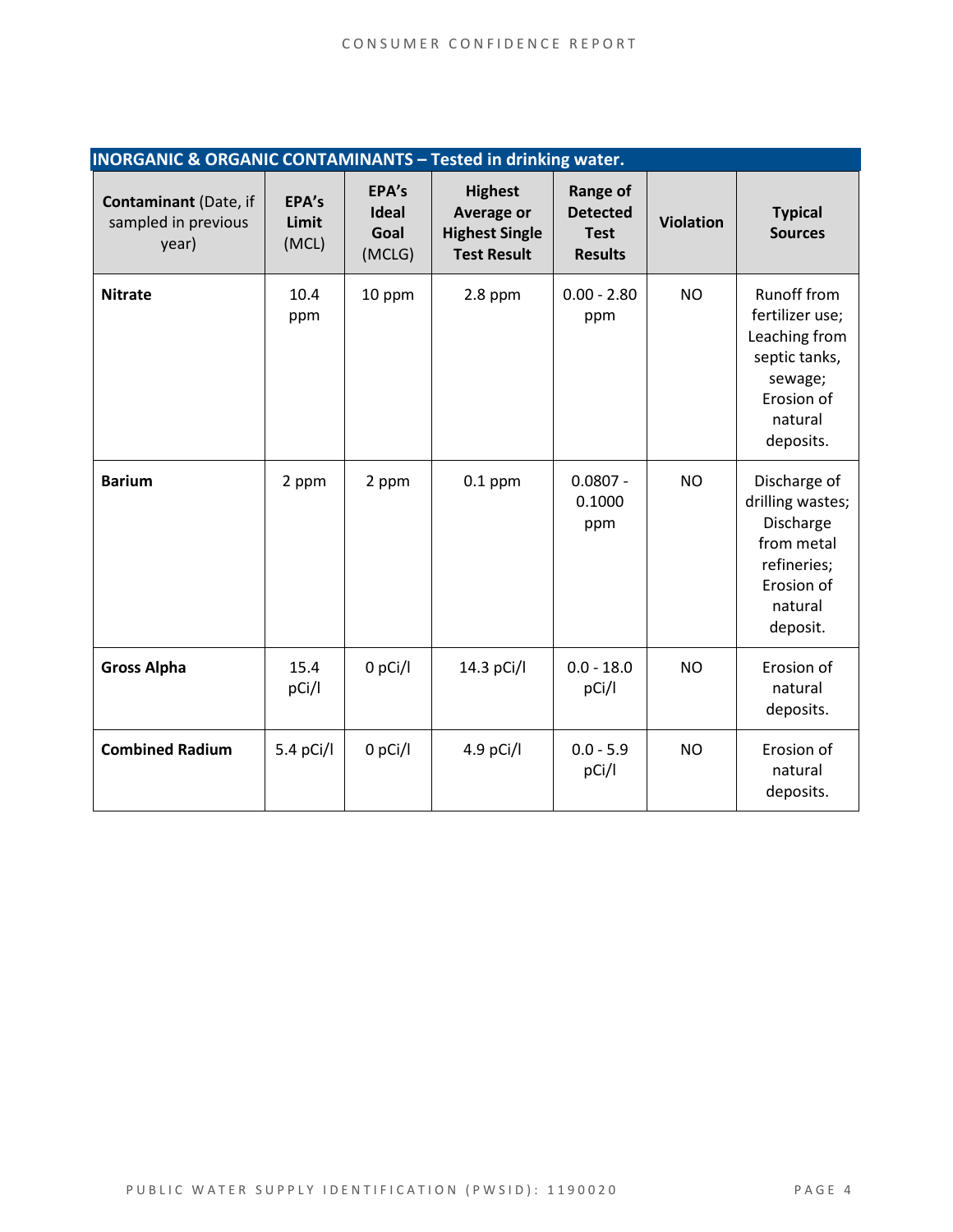| <b>OTHER SUBSTANCES - Tested in drinking water.</b>        |                         |                                      |                                                                   |                                                              |                  |                                                                                        |
|------------------------------------------------------------|-------------------------|--------------------------------------|-------------------------------------------------------------------|--------------------------------------------------------------|------------------|----------------------------------------------------------------------------------------|
| <b>Substance (Date, if</b><br>sampled in previous<br>year) | EPA's<br>Limit<br>(MCL) | EPA's<br><b>Ideal Goal</b><br>(MCLG) | <b>Highest Average or</b><br><b>Highest Single Test</b><br>Result | Range of<br><b>Detected</b><br><b>Test</b><br><b>Results</b> | <b>Violation</b> | <b>Typical</b><br><b>Sources</b>                                                       |
| <b>Fluoride</b>                                            | $4.0$ ppm               | $4.0$ ppm                            | $0.71$ ppm                                                        | $0.50 -$<br>0.87<br>ppm                                      | <b>NO</b>        | Erosion of<br>natural<br>deposits;<br>Water<br>additive to<br>promote<br>strong teeth. |

#### **Potential Health Effects and Corrective Actions (If Applicable)**

E. coli: E. coli are bacteria whose presence indicates that the water may be contaminated with human or animal wastes. Human pathogens in these wastes can cause short-term effects, such as diarrhea, cramps, nausea, headaches, or other symptoms. They may pose a greater health risk for infants, young children, the elderly, and people with severelycompromised immune systems.

Total coliform bacteria: Coliforms are bacteria that are naturally present in the environment and are used as an indicator that other, potentially harmful, waterborne pathogens may be present or that a potential pathway exists through which contamination may enter the drinking water distribution system. We found coliforms indicating the need to look for potential problems in water treatment or distribution. When this occurs, we are required to conduct assessment(s) to identify problems and to correct any problems that were found during these assessments.

E. coli: We were required to complete one Level 2 assessment(s) because we found E. coli in our water system. In addition, we were required to take corrective actions to resolve the issue because we had a total coliform-positive repeat sample following an E. coli-positive routine sample.

Total coliform bacteria: During the past year we were required to conduct one Level 1 assessment(s). One Level 1 assessment(s) were completed. In addition, we were required to take zero corrective actions, but the issue was fixed.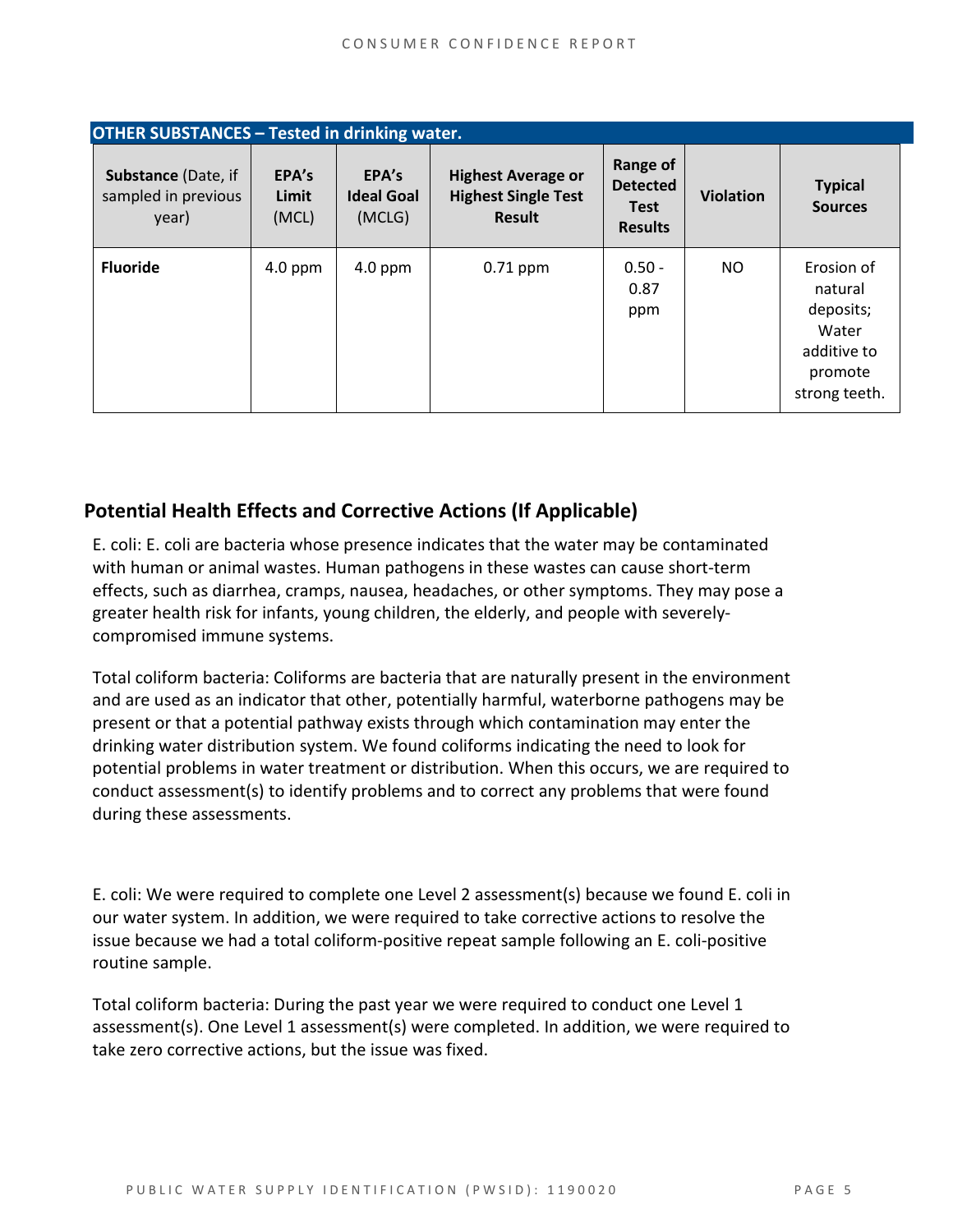Combined Radium: Gross Alpha: During the year our system had a combined radium and gross alpha results that were greater than the MCL. By the end of the year our system only three quarterly samples had been collected and results reported by the laboratory. Since there is variability in sampling results, and this is not an acute contaminant, four quarterly sample results are used to determine compliance based on the average of the results. Quarterly monitoring for combined radium is being conducted on our system.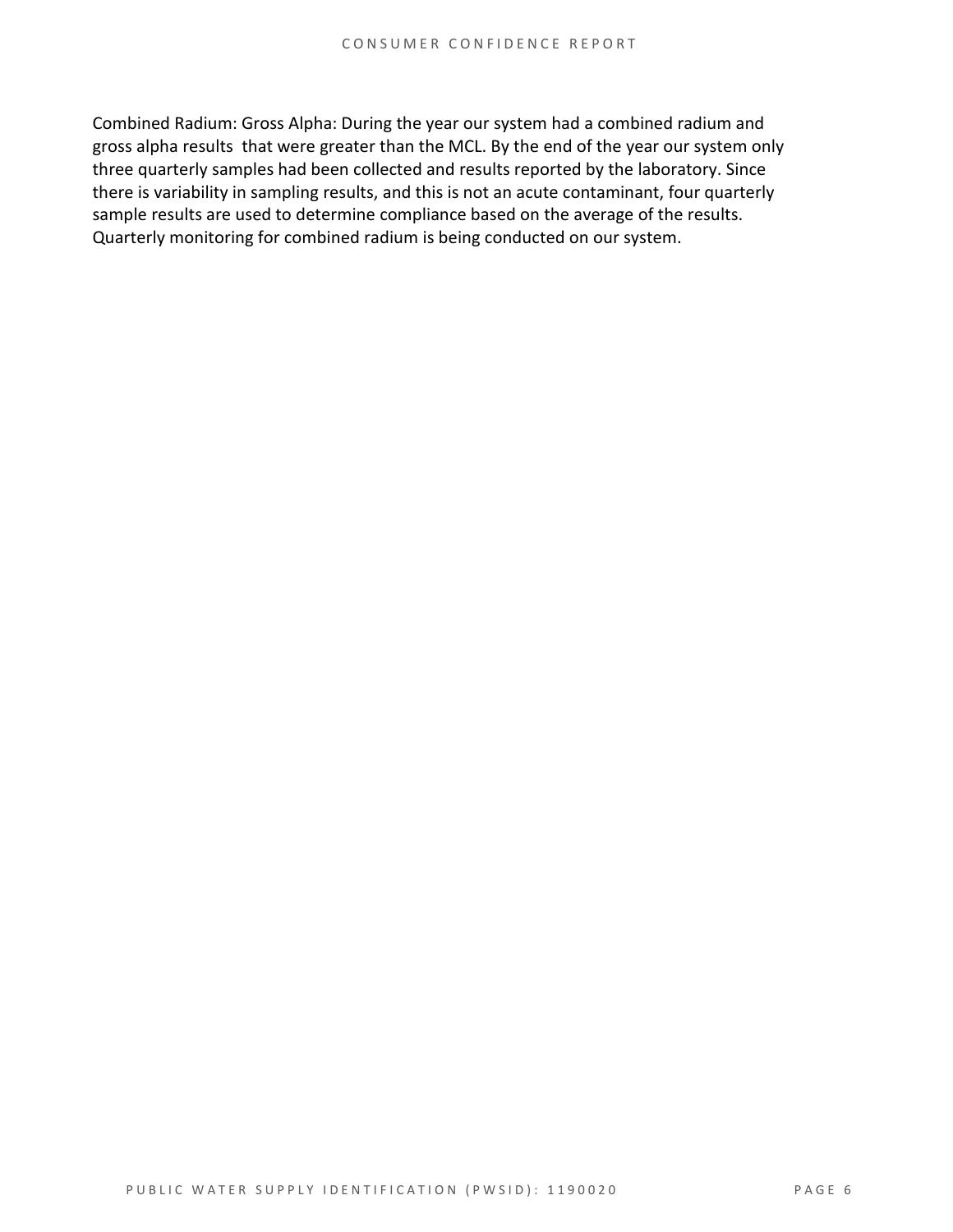#### **Monitoring Results – Unregulated Substances**

In addition to testing drinking water for contaminants regulated under the Safe Drinking Water Act, we sometimes also monitor for contaminants that are not regulated. Unregulated contaminants do not have legal limits for drinking water.

Detection alone of a regulated or unregulated contaminant should not cause concern. The meaning of a detection should be determined considering current health effects information. We are often still learning about the health effects, so this information can change over time.

The following table shows the unregulated contaminants we detected last year, as well as human-health based guidance values for comparison, where available. The comparison values are based only on potential health impacts and do not consider our ability to measure contaminants at very low concentrations or the cost and technology of prevention and/or treatment. They may be set at levels that are costly, challenging, or impossible for water systems to meet (for example, large-scale treatment technology may not exist for a given contaminant).

A person drinking water with a contaminant at or below the comparison value would be at little or no risk for harmful health effects. If the level of a contaminant is above the comparison value, people of a certain age or with special health conditions - like a fetus, infants, children, elderly, and people with impaired immunity – may need to take extra precautions. Because these contaminants are unregulated, EPA and MDH require no particular action based on detection of an unregulated contaminant. We are notifying you of the unregulated contaminants we have detected as a public education opportunity.

More information is available on MDH's A-Z List of Contaminants in Water [\(https://www.health.state.mn.us/communities/environment/water/contaminants/index.html\)](https://www.health.state.mn.us/communities/environment/water/contaminants/index.html) and Fourth [Unregulated Contaminant Monitoring Rule \(UCMR 4\)](https://www.health.state.mn.us/communities/environment/water/com/ucmr4.html)  [\(https://www.health.state.mn.us/communities/environment/water/com/ucmr4.html\).](https://www.health.state.mn.us/communities/environment/water/com/ucmr4.html)

| <b>UNREGULATED CONTAMINANTS - Tested in drinking water.</b> |                         |            |                                                 |  |  |  |  |
|-------------------------------------------------------------|-------------------------|------------|-------------------------------------------------|--|--|--|--|
| Contaminant                                                 | <b>Comparison Value</b> |            | <b>Range of Detected Test</b><br><b>Results</b> |  |  |  |  |
| <b>Manganese</b>                                            | $100$ ppb               | $61.1$ ppb | 11.70 - 61.10 ppb                               |  |  |  |  |
| Sodium*<br>20 ppm                                           |                         | 4.79 ppm   | 4.59 - 4.79 ppm                                 |  |  |  |  |
| <b>Sulfate</b>                                              | 500 ppm                 | $15.3$ ppm | 12.40 - 15.30 ppm                               |  |  |  |  |

\*Note that home water softening can increase the level of sodium in your water.

#### **Some People Are More Vulnerable to Contaminants in Drinking Water**

Some people may be more vulnerable to contaminants in drinking water than the general population. Immuno-compromised persons such as persons with cancer undergoing chemotherapy, persons who have undergone organ transplants, people with HIV/AIDS or other immune system disorders, some elderly, and infants can be particularly at risk from infections. The developing fetus and therefore pregnant women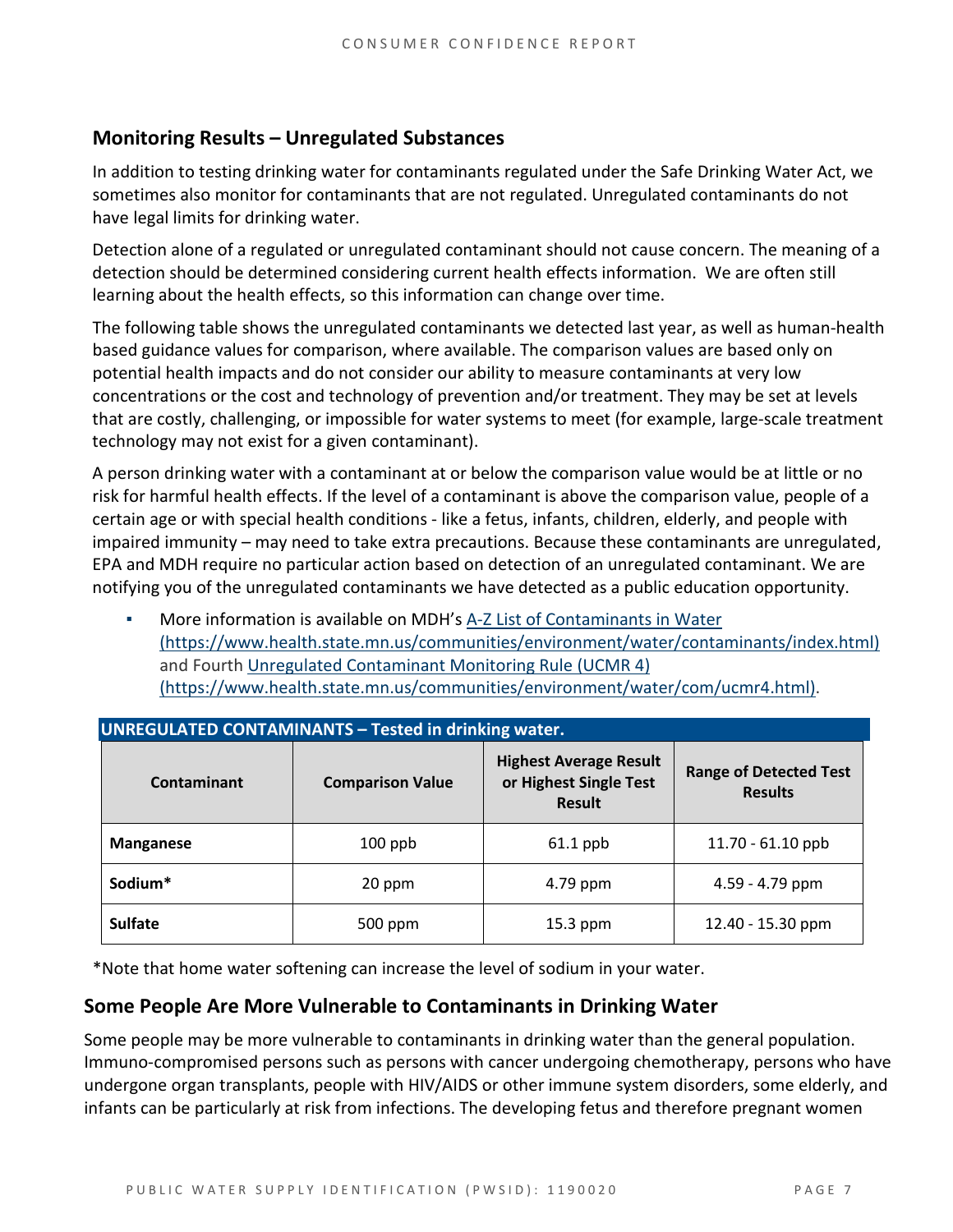may also be more vulnerable to contaminants in drinking water. These people or their caregivers should seek advice about drinking water from their health care providers. EPA/Centers for Disease Control (CDC) guidelines on appropriate means to lessen the risk of infection by *Cryptosporidium* and other microbial contaminants are available from the Safe Drinking Water Hotline at 1-800-426-4791.

### Learn More about Your Drinking Water

#### **Drinking Water Sources**

Minnesota's primary drinking water sources are groundwater and surface water. Groundwater is the water found in aquifers beneath the surface of the land. Groundwater supplies 75 percent of Minnesota's drinking water. Surface water is the water in lakes, rivers, and streams above the surface of the land. Surface water supplies 25 percent of Minnesota's drinking water.

Contaminants can get in drinking water sources from the natural environment and from people's daily activities. There are five main types of contaminants in drinking water sources.

- **Microbial contaminants,** such as viruses, bacteria, and parasites. Sources include sewage treatment plants, septic systems, agricultural livestock operations, pets, and wildlife.
- **Inorganic contaminants** include salts and metals from natural sources (e.g. rock and soil), oil and gas production, mining and farming operations, urban stormwater runoff, and wastewater discharges.
- **Pesticides and herbicides** are chemicals used to reduce or kill unwanted plants and pests. Sources include agriculture, urban stormwater runoff, and commercial and residential properties.
- **Organic chemical contaminants** include synthetic and volatile organic compounds. Sources include industrial processes and petroleum production, gas stations, urban stormwater runoff, and septic systems.
- Radioactive contaminants such as radium, thorium, and uranium isotopes come from natural sources (e.g. radon gas from soils and rock), mining operations, and oil and gas production.

The Minnesota Department of Health provides information about your drinking water source(s) in a source water assessment, including:

- How South Saint Paul is protecting your drinking water source(s);
- Nearby threats to your drinking water sources;
- How easily water and pollution can move from the surface of the land into drinking water sources, based on natural geology and the way wells are constructed.

Find your source water assessment a[t Source Water Assessments](https://www.health.state.mn.us/communities/environment/water/swp/swa)  [\(https://www.health.state.mn.us/communities/environment/water/swp/swa\)](https://www.health.state.mn.us/communities/environment/water/swp/swa) or call 651-201-4700 or 1- 800-818-9318 between 8:00 a.m. and 4:30 p.m., Monday through Friday.

#### **Lead in Drinking Water**

You may be in contact with lead through paint, water, dust, soil, food, hobbies, or your job. Coming in contact with lead can cause serious health problems for everyone. There is no safe level of lead. Babies, children under six years, and pregnant women are at the highest risk.